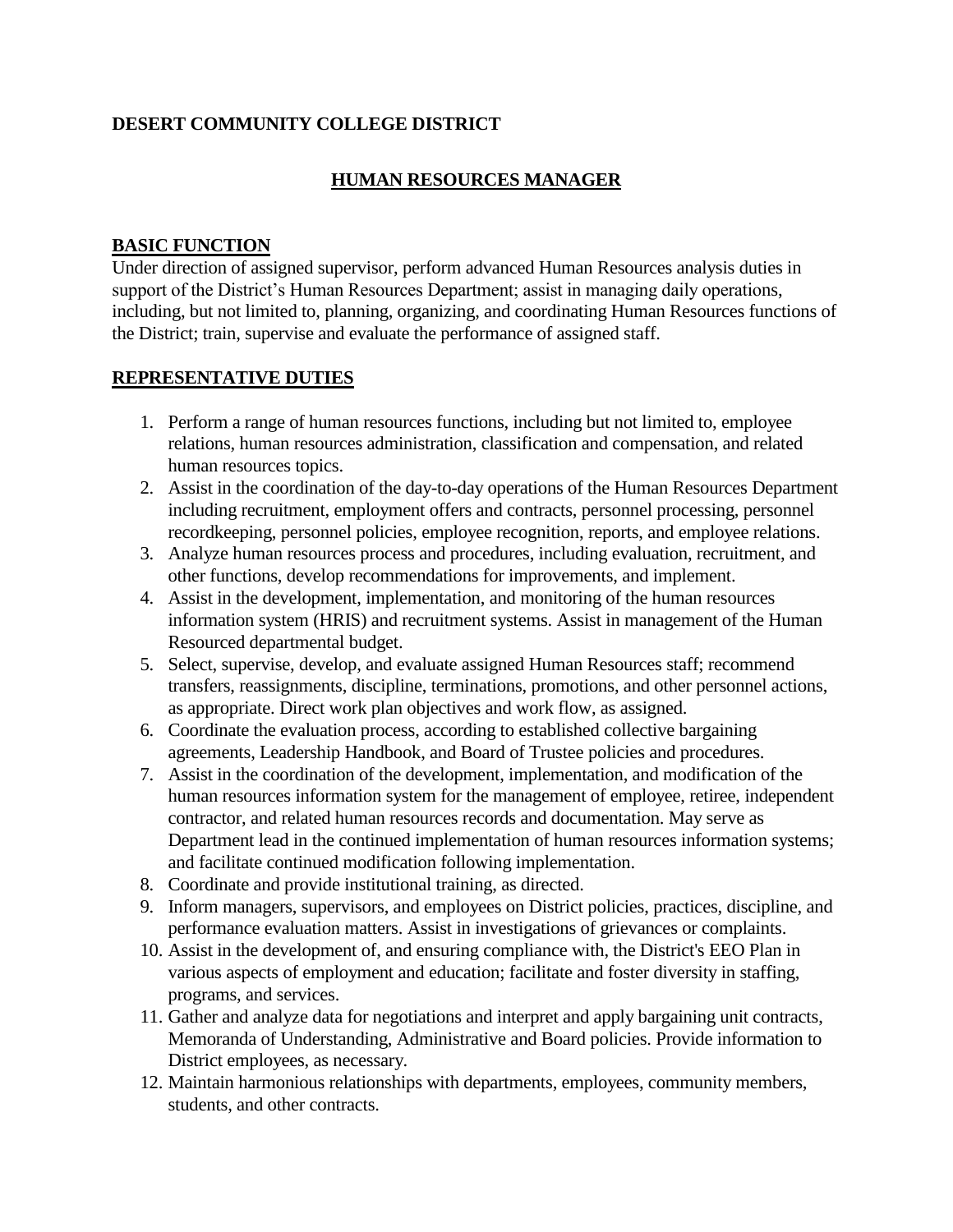- 13. Meet schedules and timelines, organize multiple projects efficiently and effectively, and carry out required project details.
- 14. Maintain an understanding of current ideas, trends, and practices pertaining to the areas of responsibility through continued study and participation in professional organizations.
- 15. Oversee and direct content and information on, and integrity of, the Human Resources website and social media presence.
- 16. Gather and analyze data projects, as directed.
- 17. Serve on District-wide committees regarding the department and participatory governance, as assigned.
- 18. Perform other related duties, as assigned.

### **KNOWLEDGE AND ABILITIES**

- 1. Human Resources administration and practices, preferably in public higher education.
- 2. Using and applying Human Resources Information System technology.
- 3. Job evaluation and classification philosophy and techniques.
- 4. Compensation practices, methods, and techniques.
- 5. Applicable federal and state laws, rules and regulations.
- 6. Principles of supervision, training, performance evaluation, and discipline.
- 7. Leadership, team building, motivation, and conflict resolution principles.
- 8. Collective bargaining and labor relations in the public sector.
- 9. Fair employment practices and recruitment and selection procedures leading to a diverse pool of qualified applicants.

### **SKILLS AND ABILITIES**:

- 1. Understanding of, sensitivity to, and respect for the diverse academic, socio-economic, ethnic, religious, and cultural backgrounds, disability, and sexual orientation of community college students, faculty, staff, and community.
- 2. Communicate effectively and persuasively both orally and in writing.
- 3. Effectively mediate disputes and resolve conflict.
- 4. Read, interpret, and explain laws, rules and regulations, and to develop and implement personnel policies and procedures.
- 5. Demonstrate initiative, creativity, and assertiveness in developing and implementing new programs.
- 6. Manage a number of projects and issues simultaneously.
- 7. Prioritize and organize information.
- 8. Work effectively under pressure and timeline demands.
- 9. Demonstrated success with extensive public contact with individuals, small groups, and large groups.
- 10. Conduct complex data comparison, analysis, and synthesis. Ability to prepare complex reports.
- 11. Attend to detail.
- 12. Train, supervise, evaluate, and manage employees.
- 13. Demonstrated flexibility and adaptability.
- 14. Perform with tact, patience, and sensitivity.